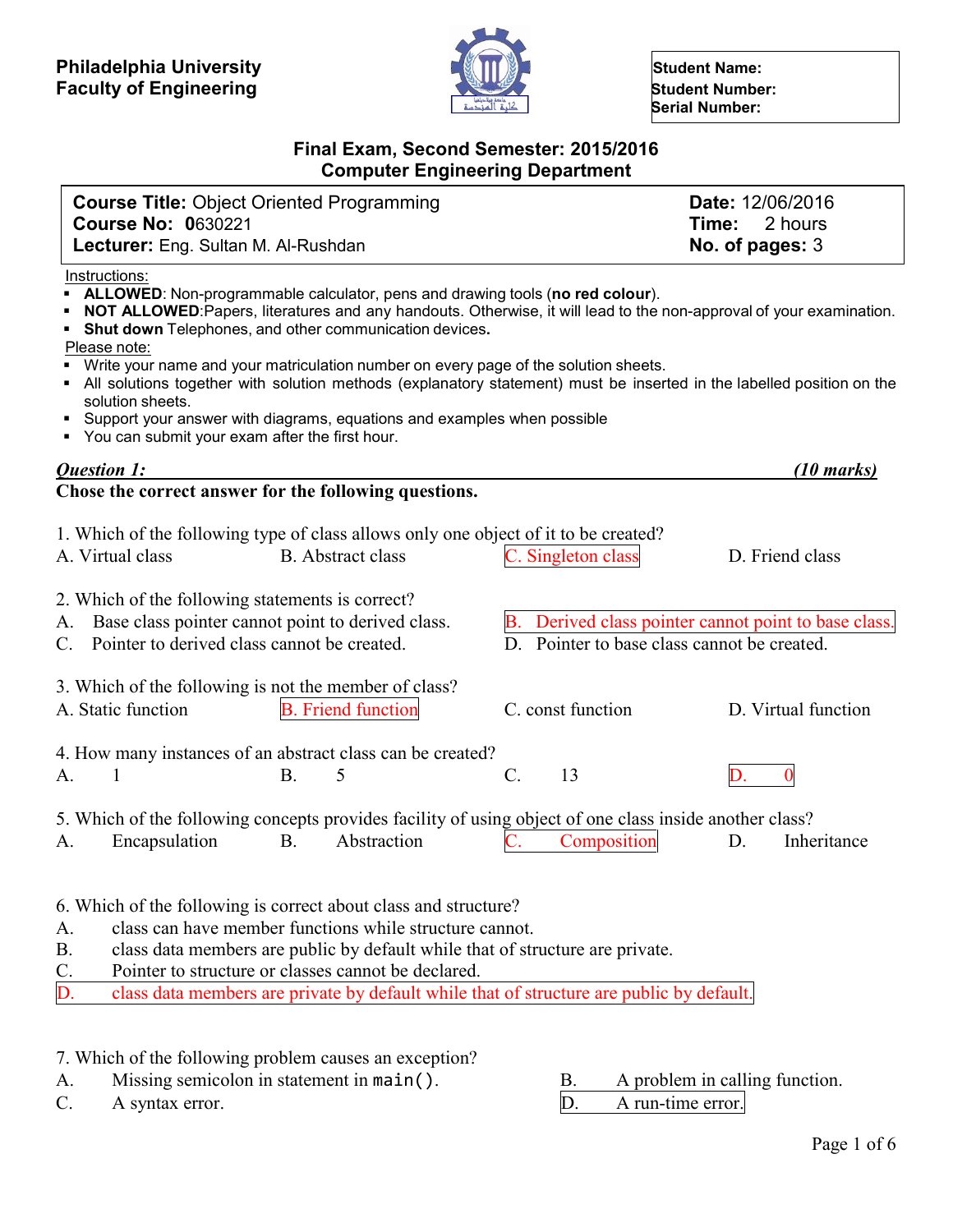

A. const int ShowData(void){/\*statements\*/} B. int const ShowData(void){/\*statements\*/}

8. Which of the following is the correct way of declaring a function as constant?

C. int ShowData(void) const  $\{/*$ statements\*/ $\}$  D. Both A and B

 **Serial Number:**



string city; string state; zipcode z\_code;

};

class Date { public: Date(); void display();

Page 2 of 6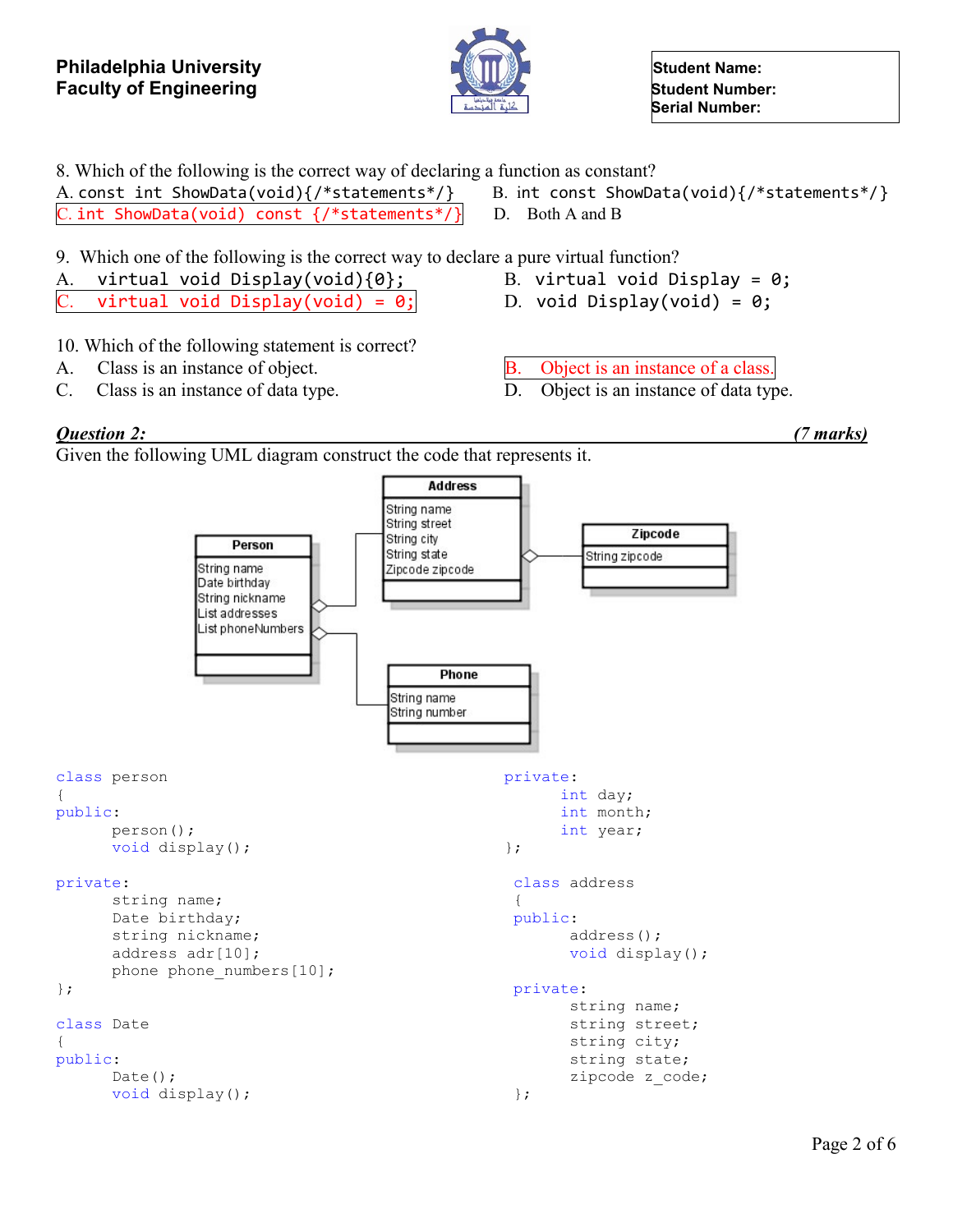### **Philadelphia University Construction of the Student Name: Student Name: Faculty of Engineering**<br> **Faculty of Engineering**

```
class phone
{
public:
      phone();
      void display();
private:
      string name;
      string number'
};
```


 **Serial Number:**

```
class zipcode
{
public:
      zipcode();
      void display();
private:
```

```
string z c;
};
```
### *Question 3: (7 marks)*

Given the following class hierarchy construct then code that define the hierarchy below such that

- 1- Person and employee are abstract classes.
- 2- Employee should define PRINT method.
- 3- Employee should define GET\_SALARY method



```
class person
{
public:
      person(string n)
      {
            name=n;
      }
      virtual void display()=0;
protected:
      string name;
};
class employee:public person
{
public:
      employee(string n, int x): person(n)
      {
            ID=x;
      }
      int get_id(){return ID;}
      virtual double get salary()=0;
protected:
      int ID;
```

```
};
```

```
class customer:public person
{
public:
      customer(string n,string 
ad):person(n)
      {
             address=ad;
      }
      void display()
      {
             cout<<name<<endl;
             cout<<address<<endl;
      }
protected:
      string address;
};
class full time: public employee
{
public:
      full time(string n, int x, double
s):employee(n,x)
```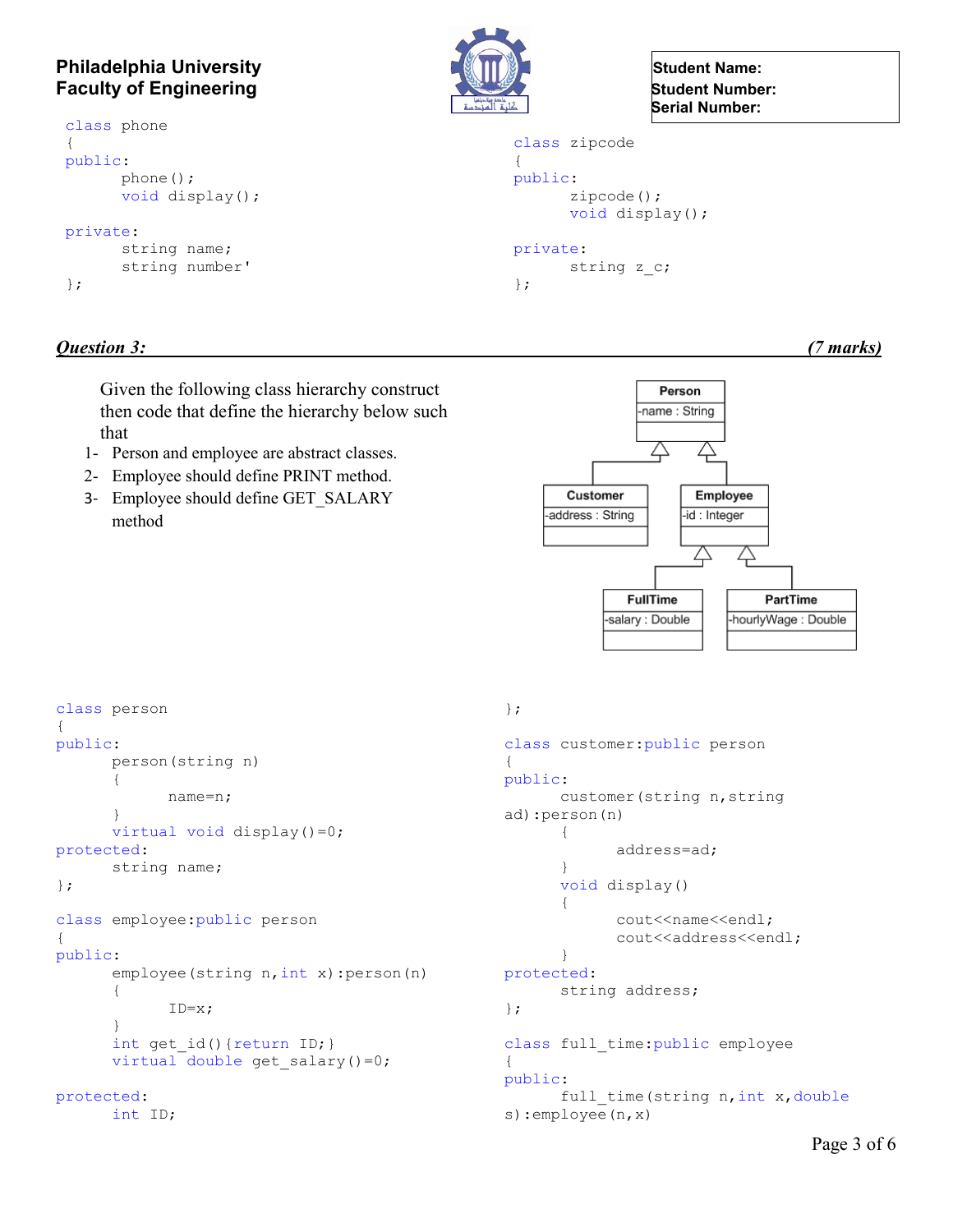### **Philadelphia University Construction Construction Construction Construction Construction Construction Construction Construction Construction Construction Construction Construction Construction Construction Construction Faculty of Engineering**<br> **Example 20 All Student Number:**

```
{
             salary=s;
      }
      void display()
      {
             cout<<name<<endl;
             cout<<ID<<endl;
             cout<<salary<<endl;
      }
      double get_salary()
      {
             return salary;
      }
protected:
      double salary;
};
class part time: public employee
{
public:
      full_time(string n, int x, double
w,int h):employee(n,x)
                                                    };
```

```
 Serial Number:
```

```
{
             hourly wage=w;
            hours=h;
      }
      void display()
      {
            cout<<name<<endl;
             cout<<ID<<endl;
            cout<<hours<<endl;
            cout<<hourly_wage<<endl;
      cout<<hours*hourly_wage<<endl;
      }
      double get_salary()
      {
             return hours*hourly wage;
      }
protected:
      double hourly wage=w;
      int hours;
```
#### *Question 4: (10 marks)*

Given the following class definition which represent a class that handles two dimension matrix, perform the following tasks.

```
class Matrix
{
public:
      Matrix(int r, int c)
      {
             Row=r;
             Col=c;
             M=new int*[Row];
             for(int i=0; i<Row; i++)
                  M[i]=new int[Col];
      }
      void Set Element(int r, int c, int e)
      {
            M[r][c]=e;}
private:
      int Row;
      int Col;
      int **M
};
```
- 1- Overload the + operator that performs the addition operation between two matrices as a member method.
- 2- Overload the operator that performs the subtraction operation between two matrices as a friend function.
- 3- Overload the \* operator that performs the Multiplication operation between two matrices as a member method.
- 4- Overload the << operator to display the Matrix on screen.
- 5- In Addition and Subtraction operations the two matrices should have the same size (Row and Col) and in Multiplication operation the Col of the first matrix should be the same as the Row of the second matrix, if these conditions are not met the program should throw a class exception of your definition that display a suitable ERROR message and the exception should be passed to the calling function.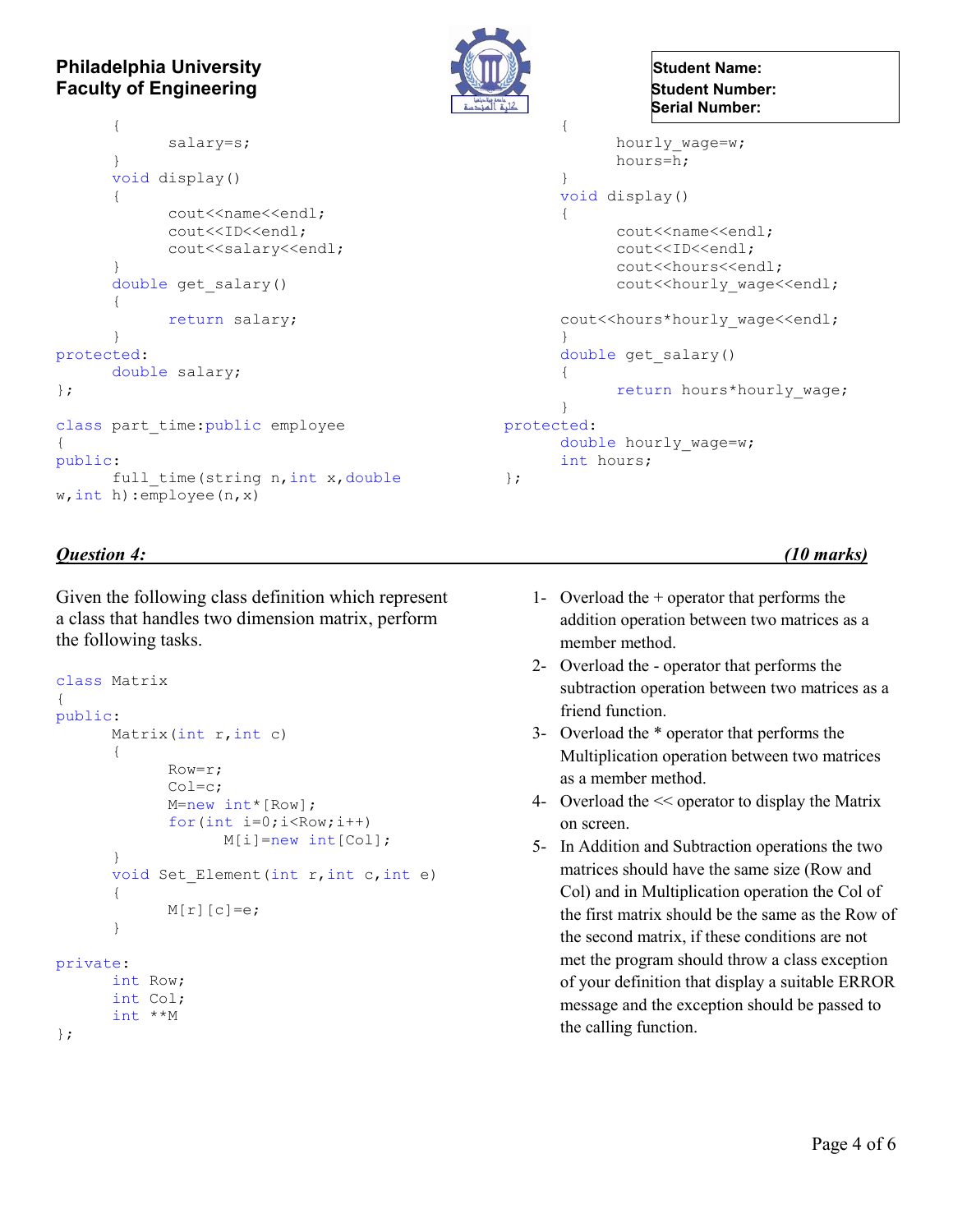# **Philadelphia University Construction of the Student Name: Student Name:**

```
Faculty of Engineering<br>
Faculty of Engineering
class Matrix_Exception
{
public:
      Matrix Exception(string M)
      {
            Message=M;
      }
      string what()
      {
            return Message;
      }
private:
      string Message;
};
class Matrix
{
      friend Matrix operator-
(Matrix&,Matrix&);
      friend ostream& operator<<(ostream& 
out,Matrix& t);
public:
      Matrix operator+ (Matrix&) ;
      Matrix operator* (Matrix&);
      Matrix(int r, int c)
      {
            Row=r;
            Col=c;
            M=new int*[Row];
            for(int i=0; i<Row; i++)
                  M[i] = new int[Coll];}
      void Set Element(int r, int c, int e)
      {
            M[r][c]=e;}
private:
      int Row;
      int Col;
      int **M;
};
Matrix Matrix::operator +(Matrix &t)
{
      try
      {
            if(Row!=t.Row||Col!=t.Col)
                  throw
Matrix Exception ("The matrices should be
in the same size");
            Matrix Temp(Row, Col);
            for(int i=0; i<Row; i++)
                  for(int j=0;j <Col;j++)
```

```
Temp.M[i][j]=M[i][j]+t.M[i][j];
     return Temp;
```


}

 **Serial Number:**

```
catch(Matrix_Exception me)
      {
             throw;
      }
}
Matrix Matrix::operator *(Matrix &t)
{
      try
      {
             if(Col!=t.Row)
                   throw
Matrix_Exception("The Col of the first 
matrix should be the same as the Row of 
the second matrix");
            Matrix Temp(Row, t.Col);
            for(int i=0; i < Row; i++)for(int j=0;j\lt t.Col;j++)
             for(int k=0; k <Col;k++)
      Temp.M[i][j]+=M[i][k]+t.M[k][j];return Temp;
      }
      catch(Matrix_Exception me)
      {
             throw;
      }
}
Matrix operator - (Matrix &t1, Matrix &t2)
{
      try
      {
      if(t1.Row!=t2.Row||t1.Col!=t2.Col)
      throw Matrix_Exception("The 
matrices should be in the same size");
            Matrix Temp(t1.Row,t1.Col);
             for(int i=0; i<t1. Row; i+)
             for(int j=0;j<t1.Col;j++)
      Temp.M[i][j]=t1.M[i][j]-t2.M[i][j];
             return Temp;
      }
      catch(Matrix_Exception me)
      {
             throw;
      }
}
ostream& operator<<(ostream& out,Matrix& 
t)
{
      for(int i=0; i< t. Row; i++)
      {
             for(int j=0;j\lt t.Col;j++)out<<t.M[i][j]<<"\t";
             out<<endl;
      }
```